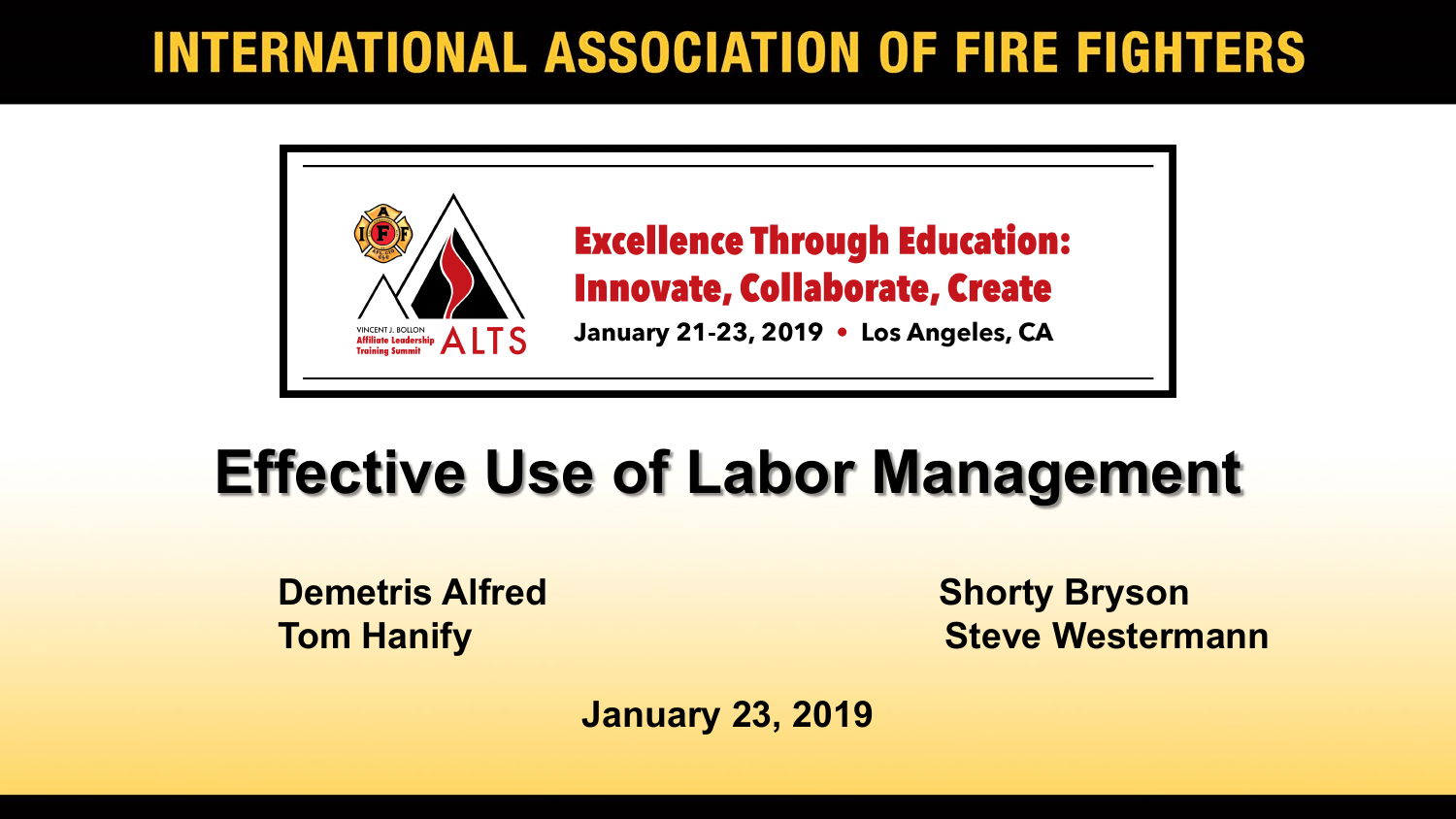# **LMA History**

- **If Initially the Labor Management Initiative (LMI)**
- **EXTER 19 Started as a better way to do business**
- **Made up of Fire Chiefs and Union Presidents**
- In 2016 the program was retooled and named the Labor Management Alliance (LMA)
- **A resource to try and improve poor LM relations**

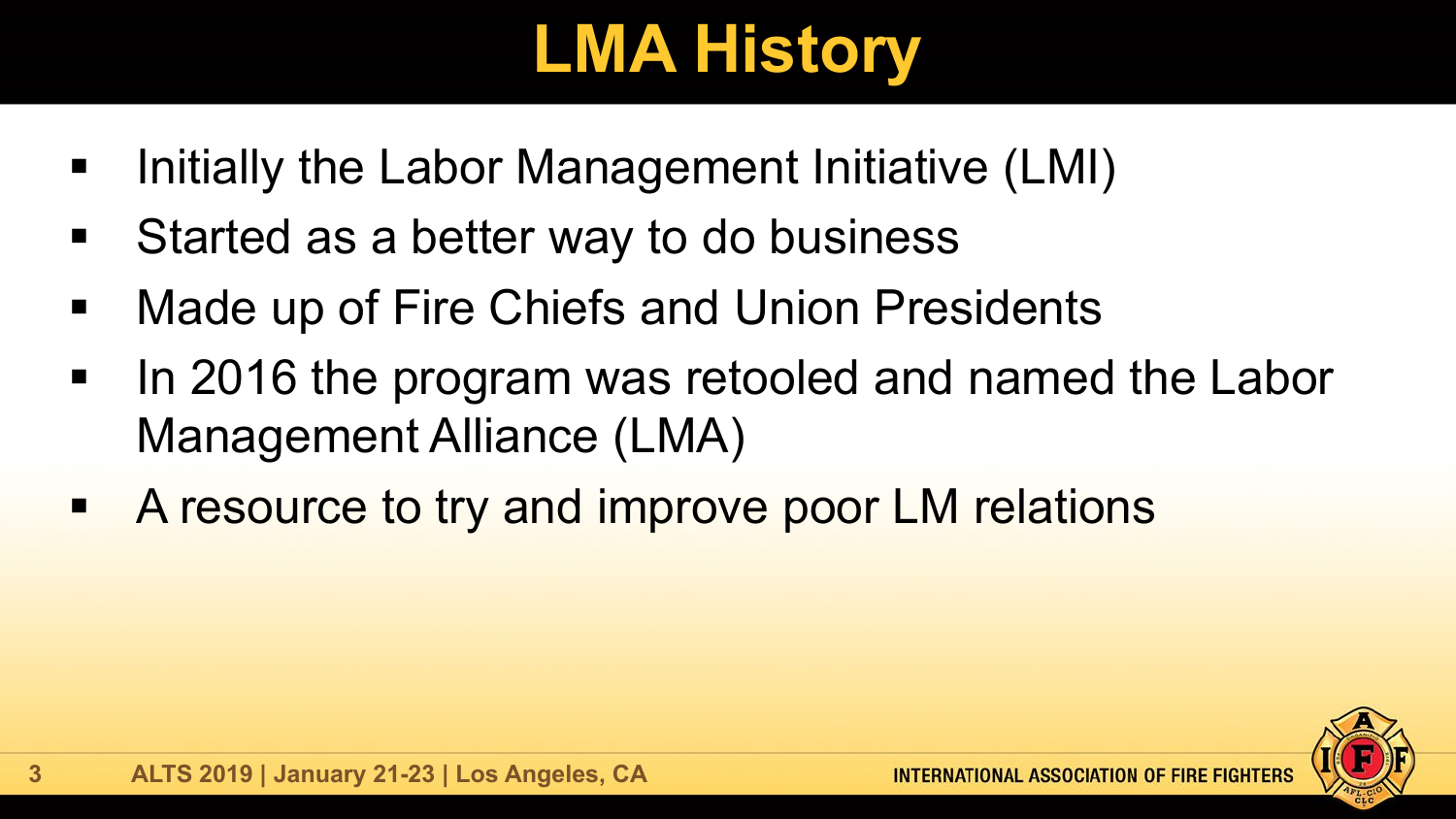# **What does a Poor Relationship look like?**

■ Win/lose relationship

**• Poor communications between Labor and Management** 

A membership opposed to meaningful change

 A city administration and Fire Department administration with a lack of respect for the Rank and File.

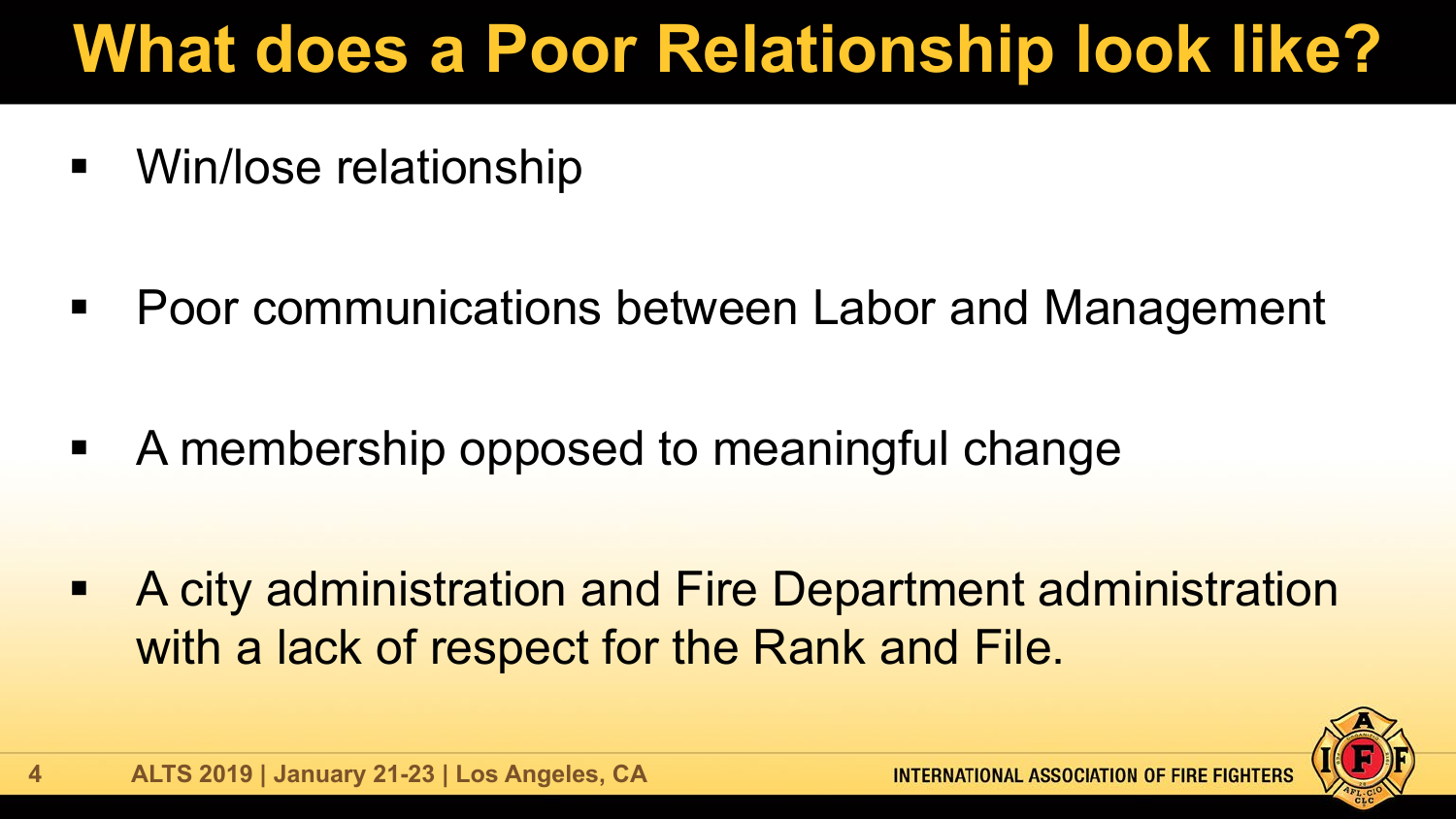## **Motivation for Change**

• Catastrophic Incident

• Change in Political Leadership

• Change in Chief/Local Union Leadership

• Goals are not being achieved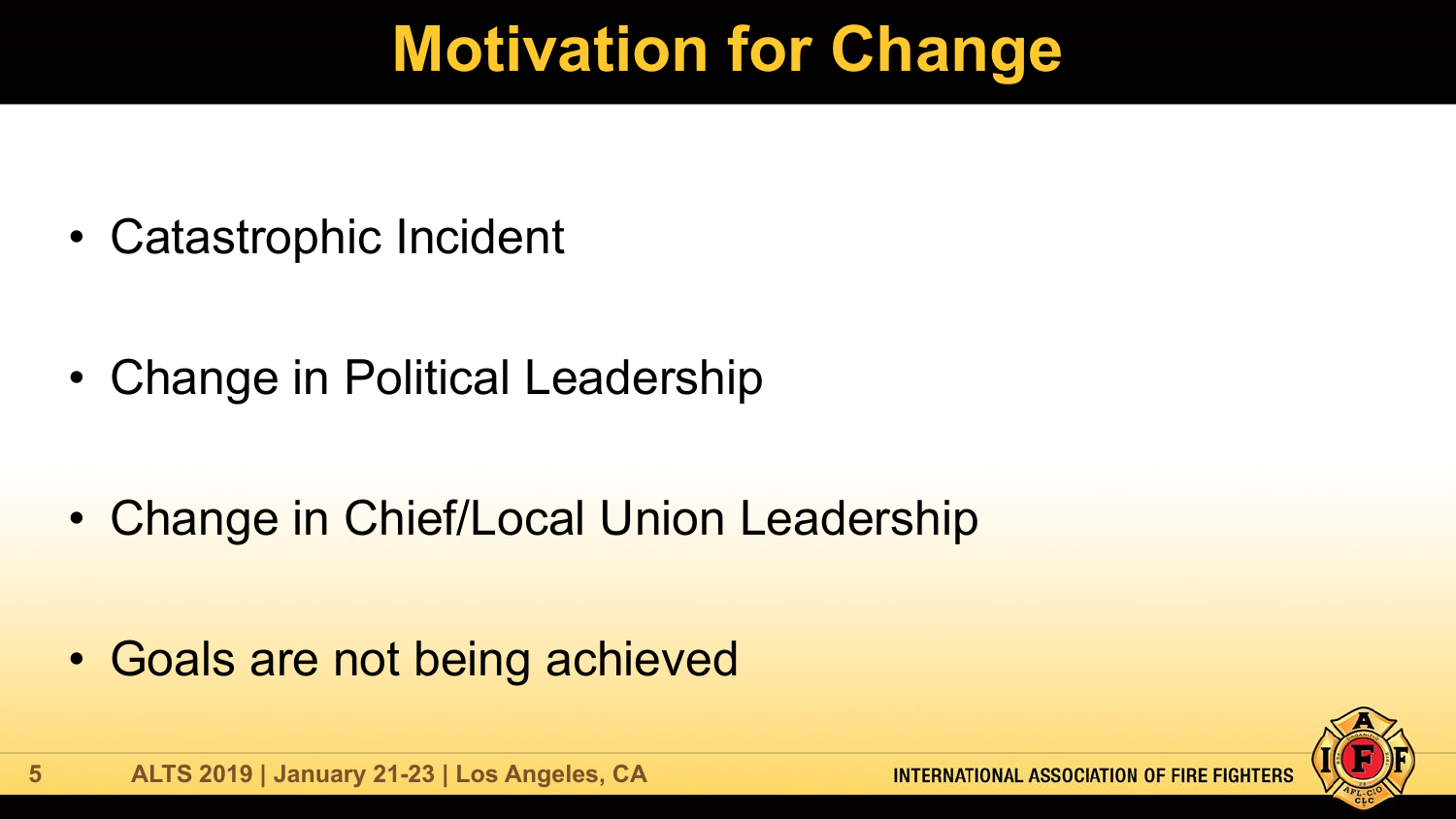#### **Making the Decision to Change**

# Initiating a better LM Relationship and putting it into practice

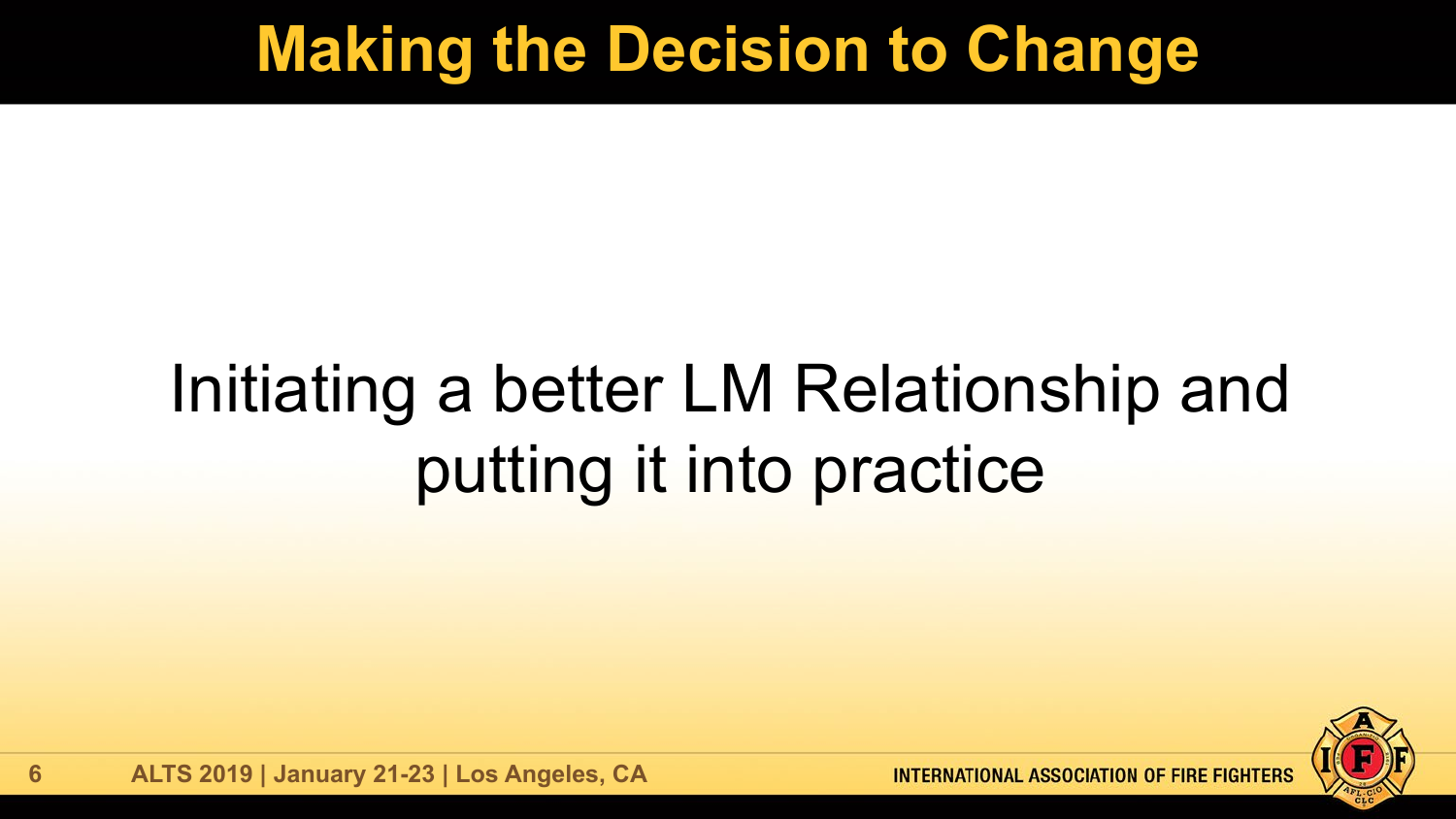## **Establishing Ground Rules**

- An open discussion of concerns with a focus on interests
- Listen actively seek to understand before being understood
- Each person to speak without interruption, allowing everyone an opportunity to speak
- Acknowledge the viewpoint of others, but it is okay to disagree constructively
- Accept mistakes in good faith
- Treat each other with respect
- Other??

**7**

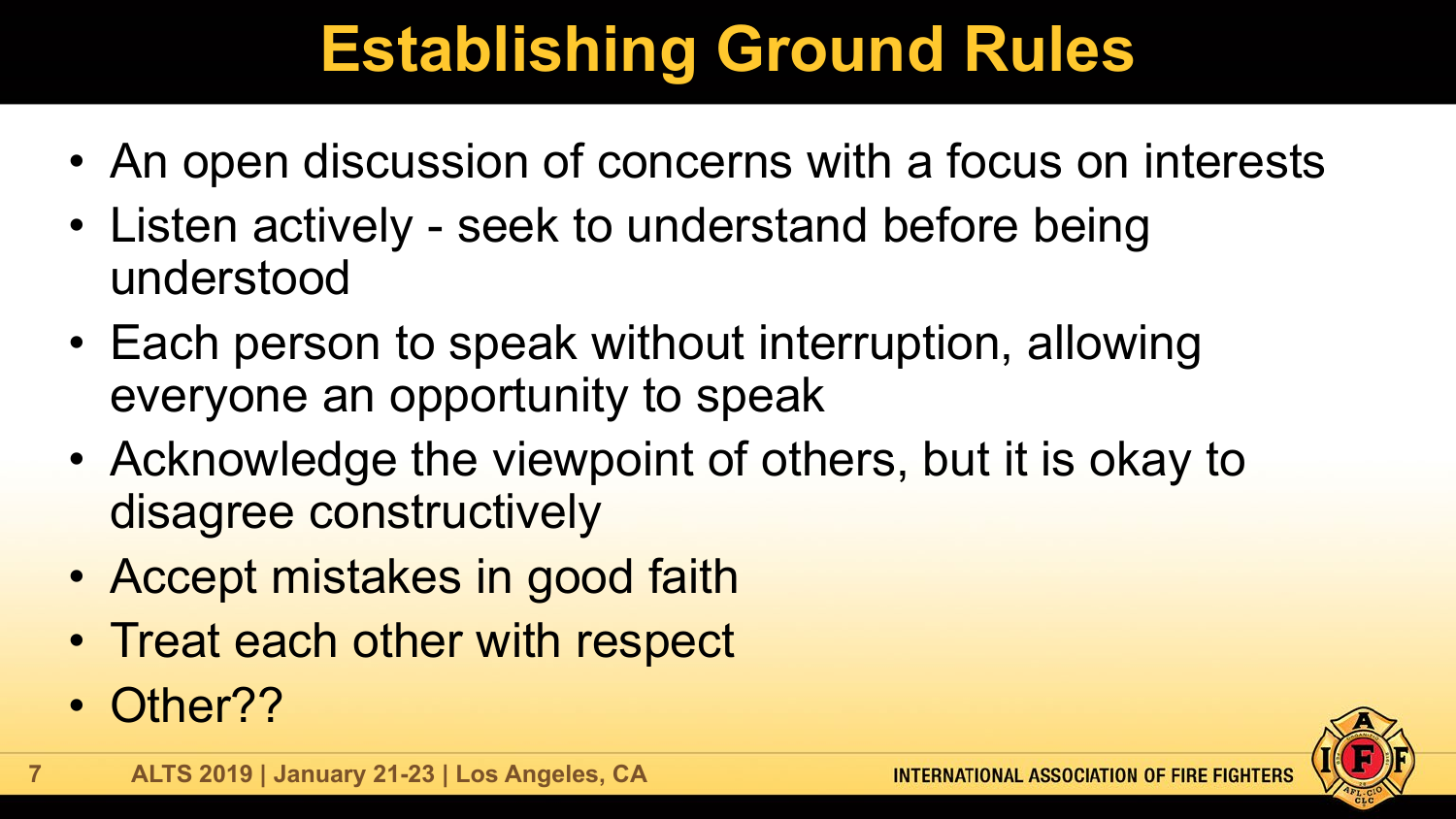### **Roles and Responsibilities**

- **Union:**
	- Act as advocates
	- Provide representation
	- Support members in work-related matters

#### • **Fire department:**

- Serve to educate public
- Prepare city forces for disaster response
- Provide some emergency medical assistance

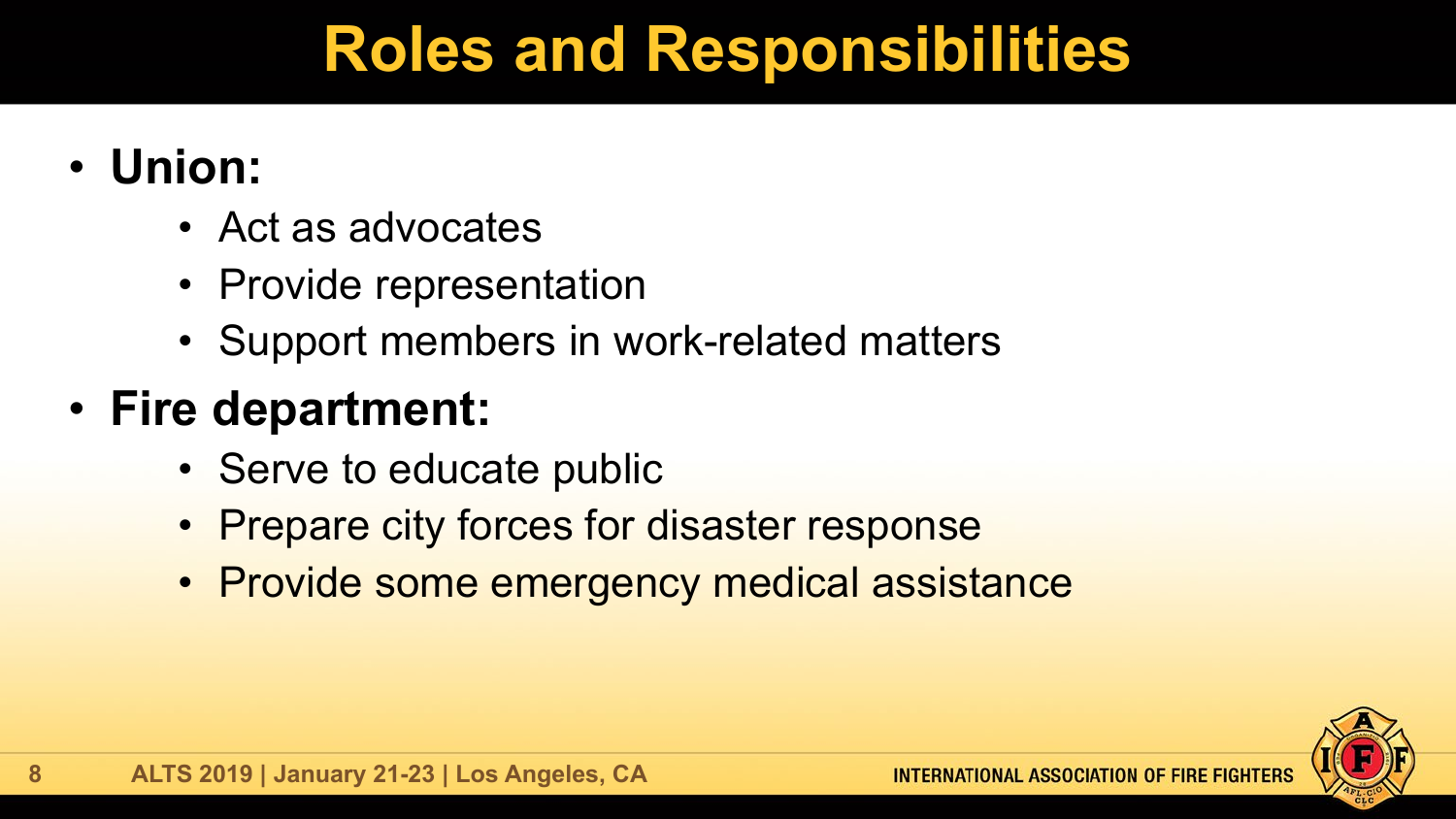### **Points to Ponder**

• Your relationship is not a competition

• Quit fighting your last battle

• If you continue to do what you're doing, the future will look like the past

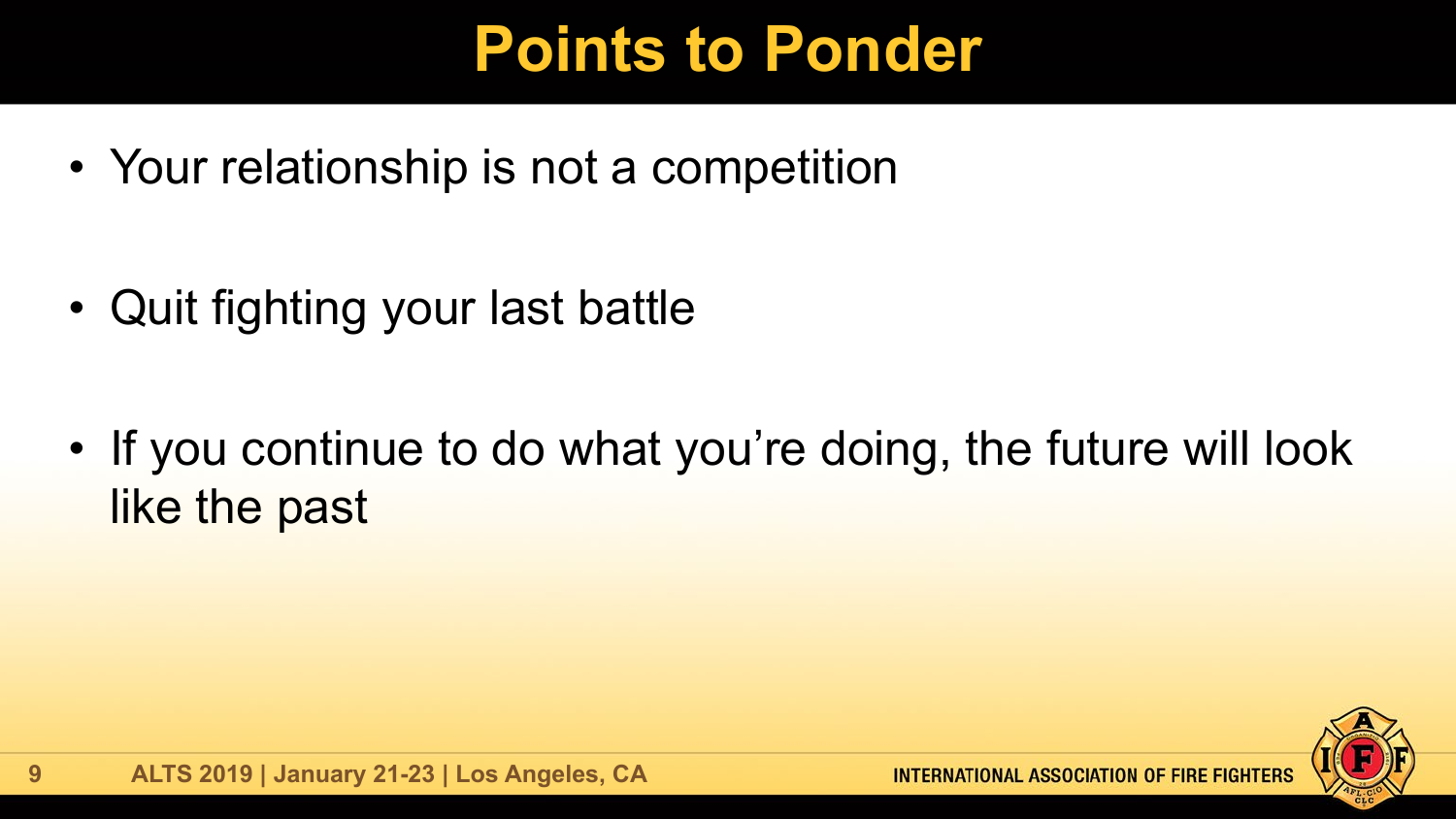

#### *What am I personally willing to do that will improve or eliminate the conflicts and improve our working relationships?*

"You either do or you don't, there is no try" -Yoda

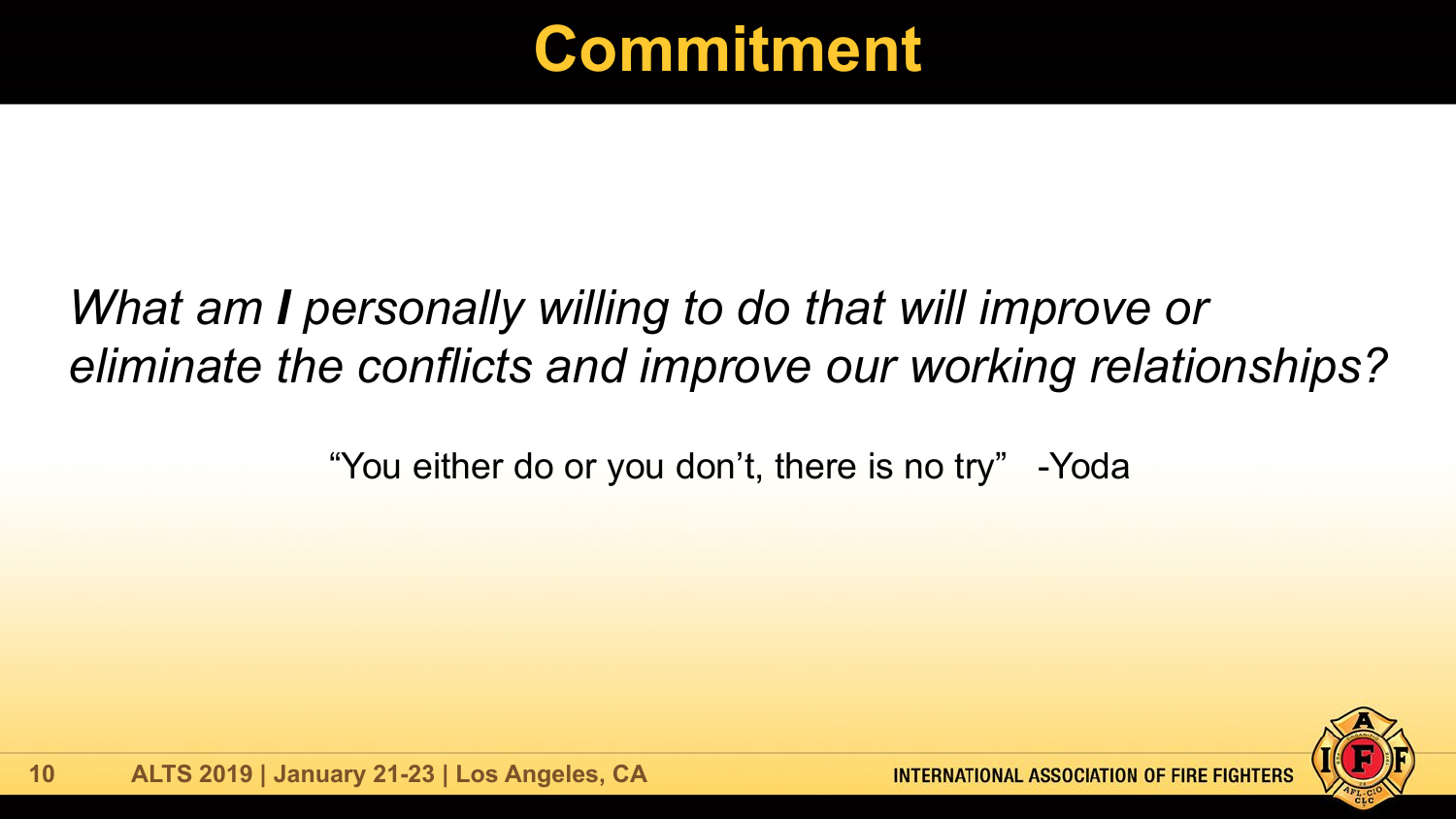## **What do Effective Teams Look Like?**

- Shared Leadership
- Clear Assignments
- Open Communications
- Consensus
- Agree to Disagree
- Listening
- Clear Task
- Full Participation
- Informal

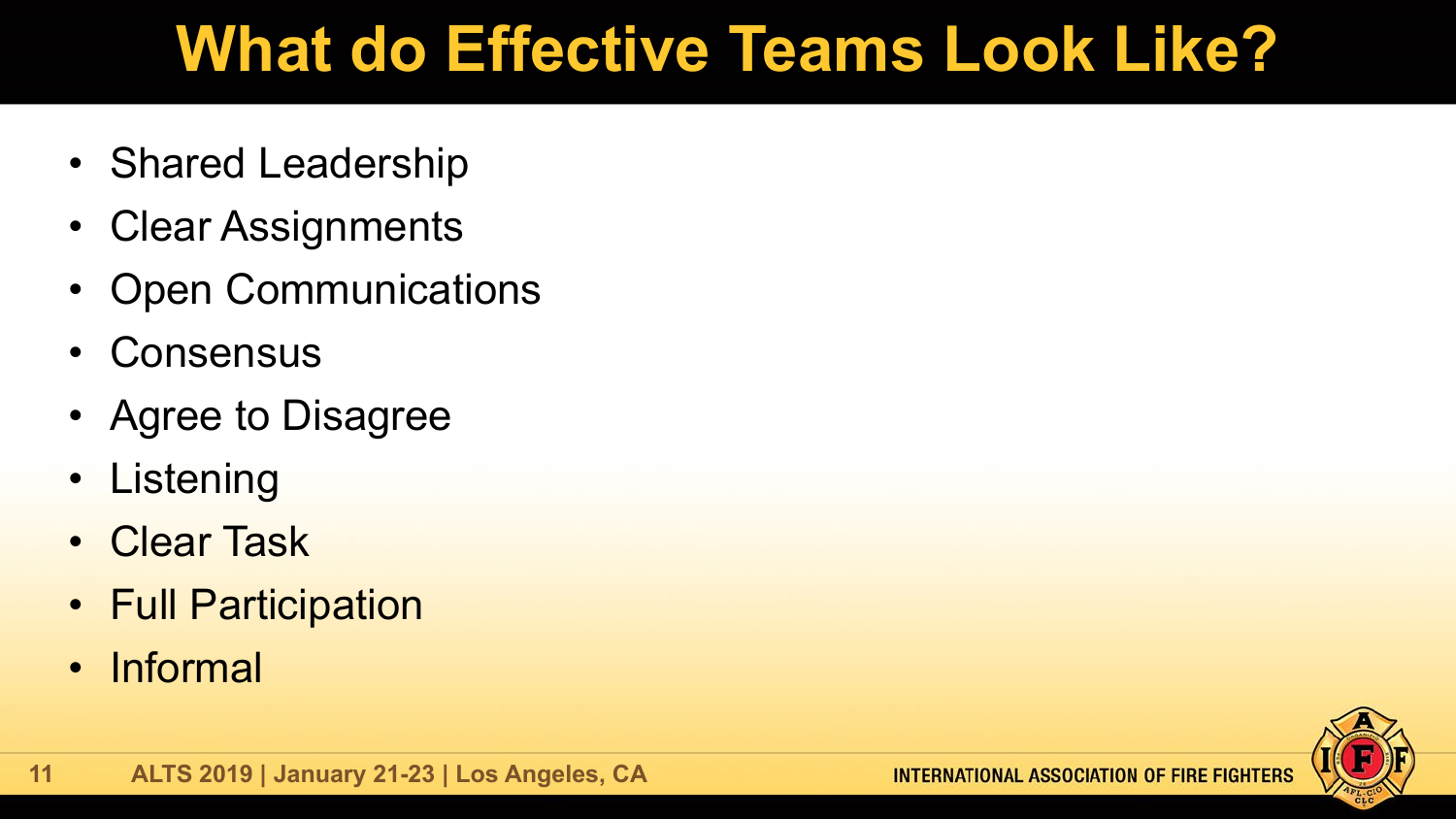## **LM Guidelines**

- Make sure all views are heard
- Share information, ideas, opinions and feelings
- Treat differences as a strength
- Equalize opportunity for full participation
- Avoid ownership
- Yield to reason, not pressure
- Avoid voting, horse-trading or bargaining
- Test for agreement
- Ensure follow through

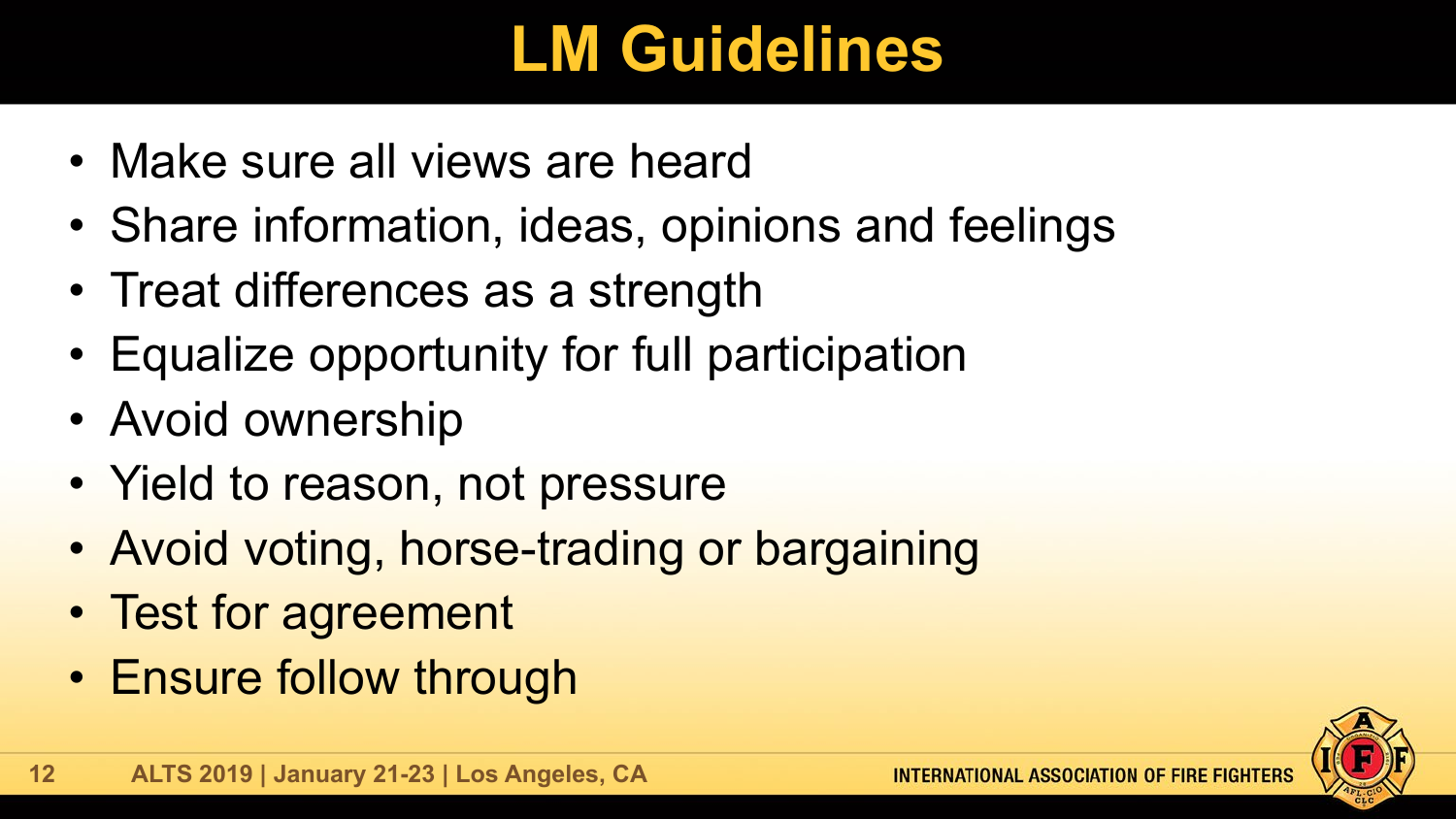#### **Common Problems**

- Polarized factions
- Endless discussion
- Low quality decisions
- Low participation by some
- Dominated by others
- Not supporting group decisions
- Attacking people not problems

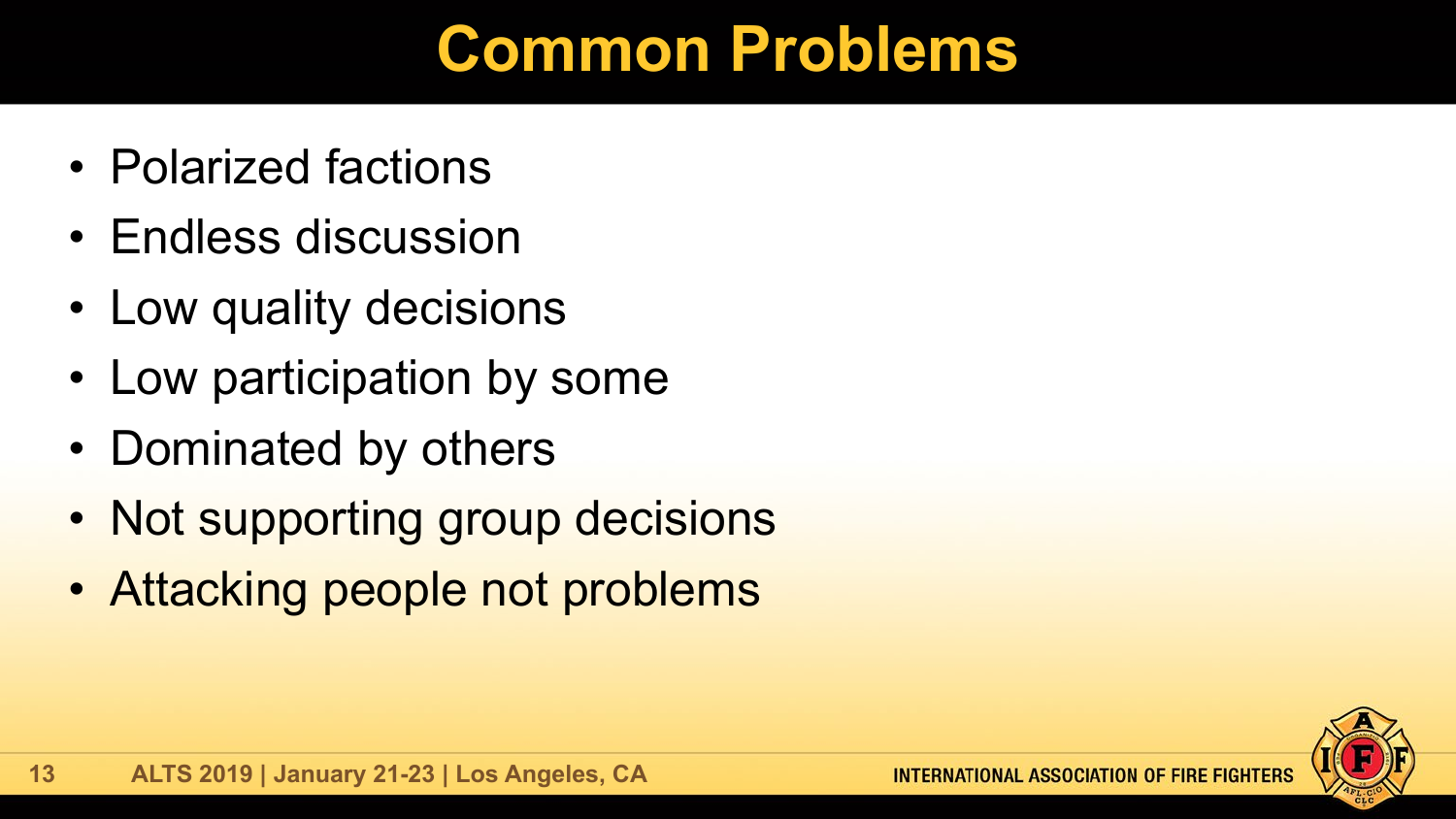

#### Random Drug Testing

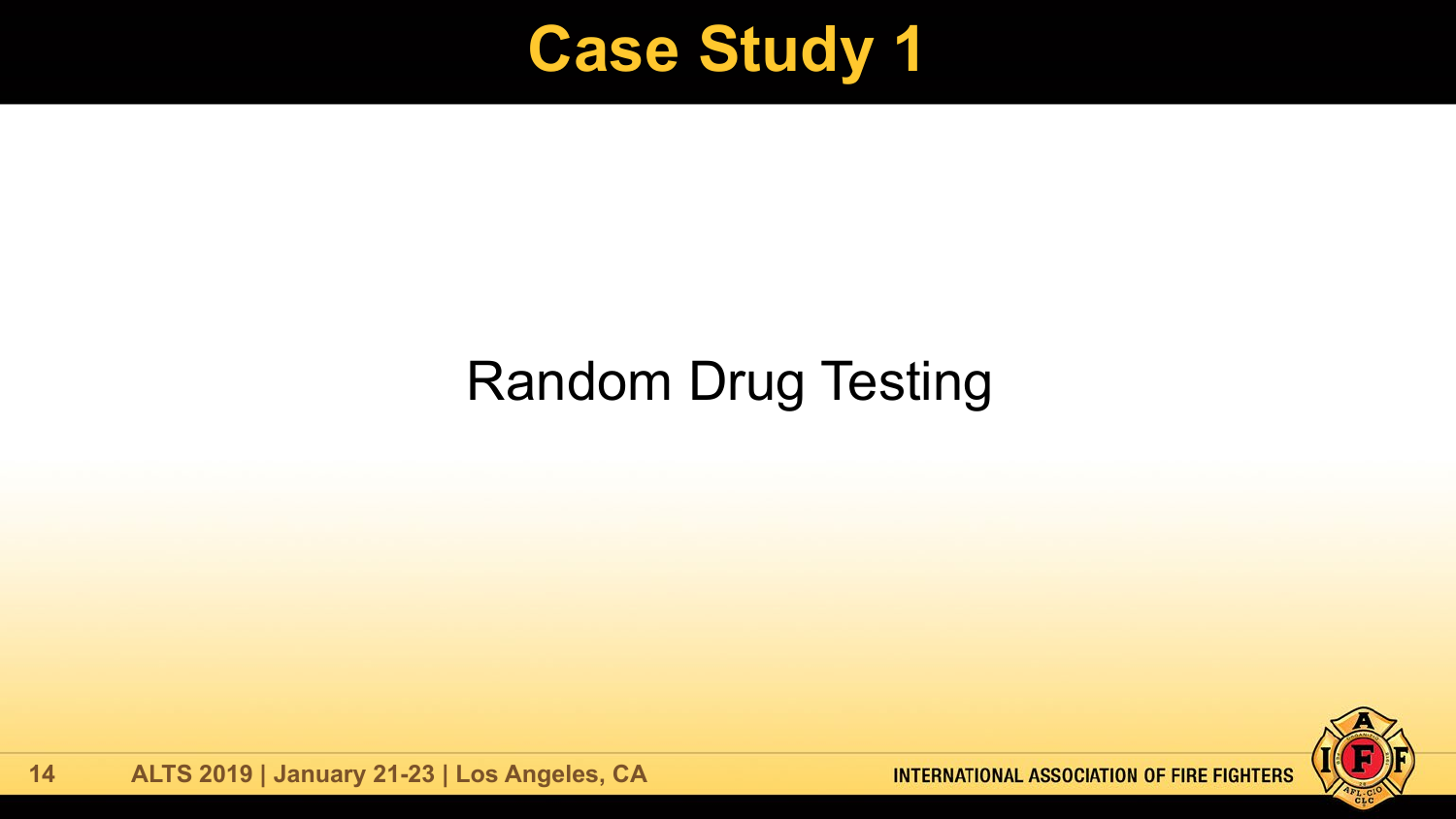

# The Untrusted Union

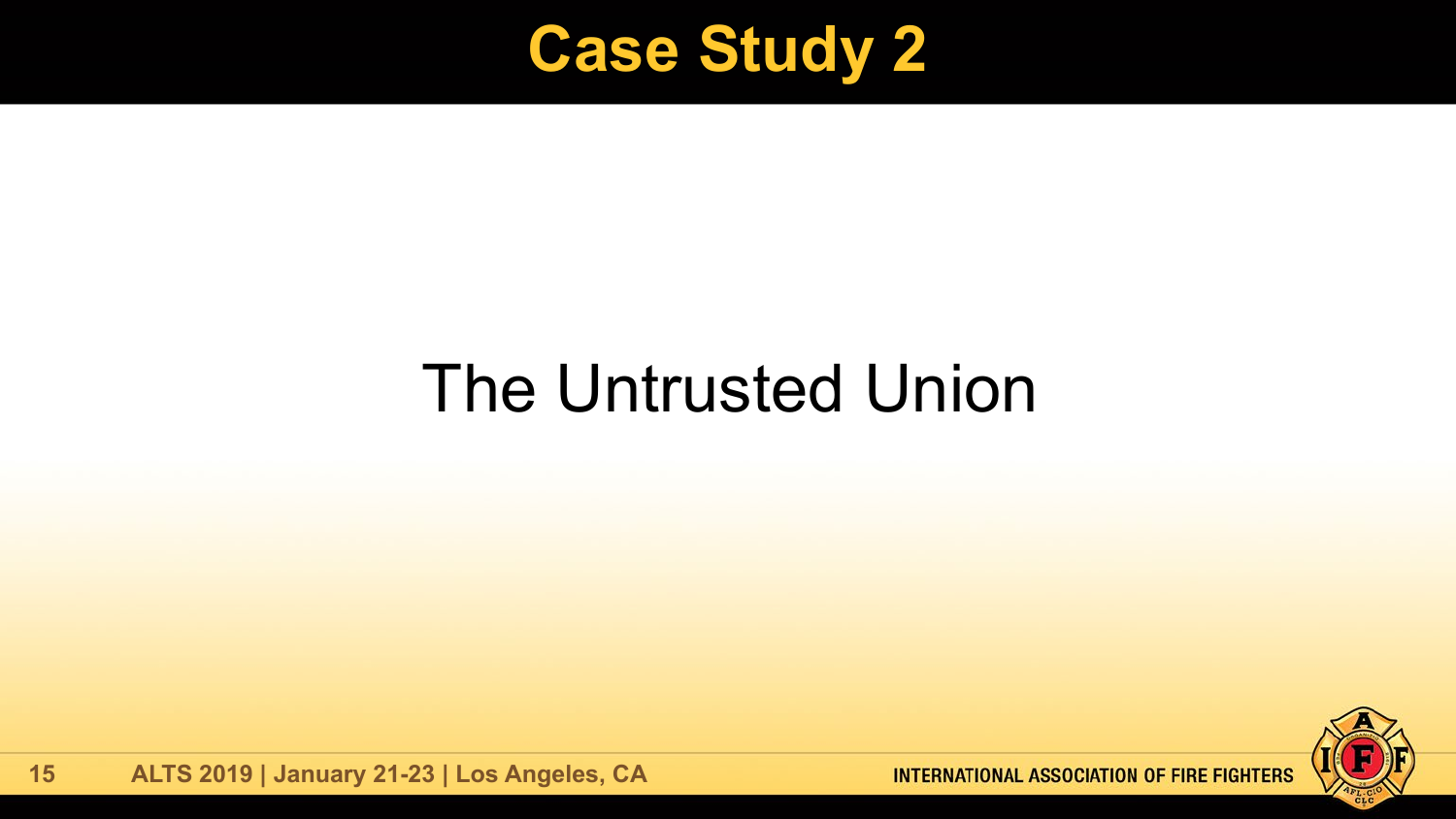

# Negotiating a CBA, facing a budget crisis.

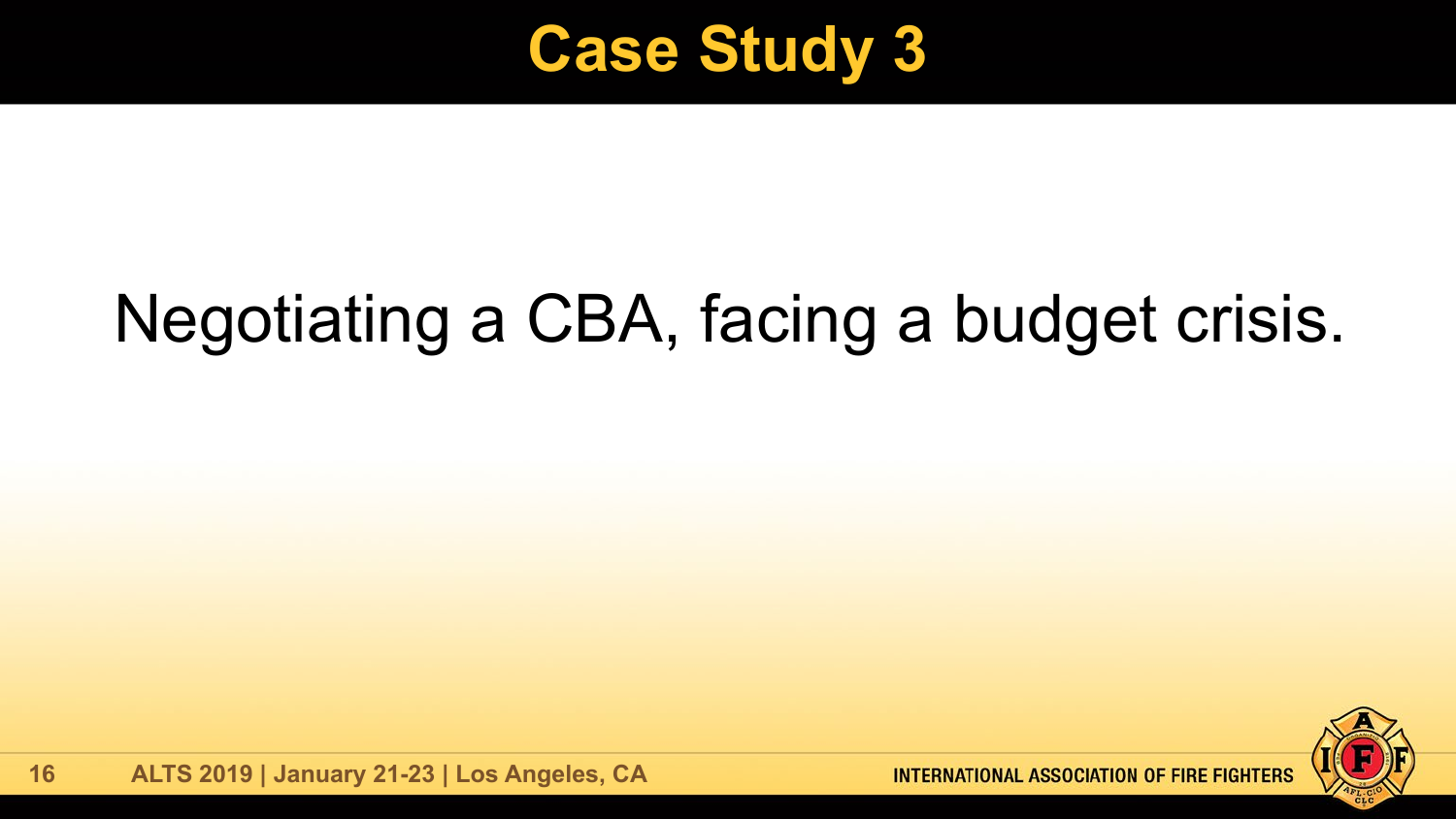## **Why Utilize Labor-Management?**

- **Builds group unity**
- Maximizes individual input
- **Produces quality decisions**
- **Example 26 Achieves Goals**
- Fosters commitment and satisfaction
- **Allows for buy in**
- **Improves department morale**

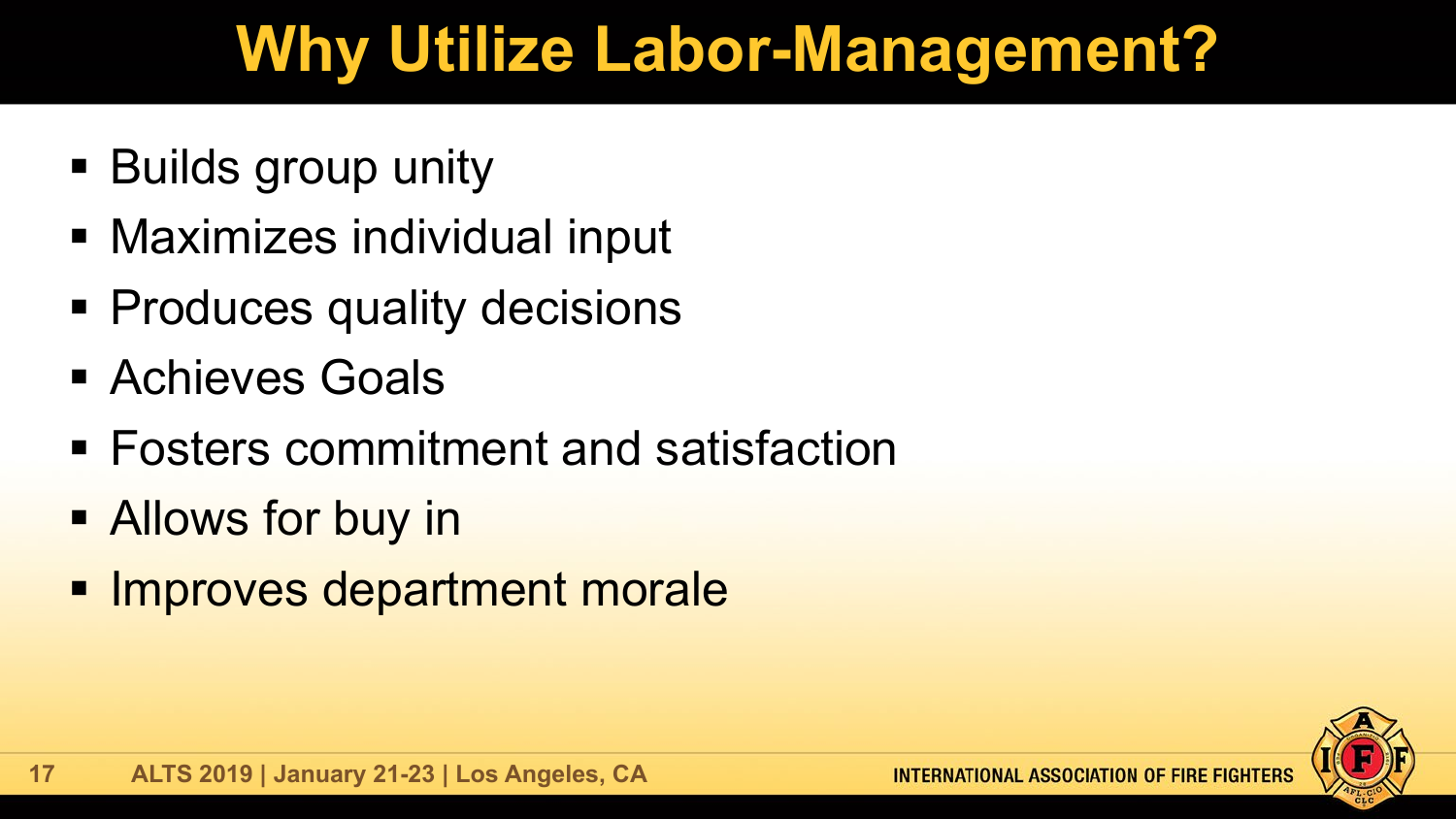#### **Guiding Principles**



#### **IAFC/IAFF Labor-Management Initiative Guiding Principles**

The following principles have been developed and agreed to by the International Association of Fire Chiefs (IAFC) and International Association of Fire Fighters (IAFF) in the true spirit of cooperation for the enhancement of the fire/EMS service and the communities it serves. We recognize that mutual adherence to these values requires the constant effort of labor and management representatives.

**Guiding Principles:** 

- To recognize that labor and management have a mutual goal of ensuring the wellbeing and safety of fire/EMS personnel and providing high quality service to the public.
- To work together to improve communications, enhance training, increase participative decision-making, and promote a labor-management relationship based upon mutual trust, respect, and understanding.
- To create labor-management partnerships by forming labor-management committees at appropriate levels, or adapting, as necessary, existing councils or committees if such groups exist.
- To provide systemic training to labor and management leaders on collaborative methods of dispute resolution, recognizing that this process allows management and union leaders to identify problems and craft solutions to better serve their members and the public.
- To promote these principles to our respective members at all levels of both organizations.

Signed this 13<sup>th</sup>  $day of$   $\frac{1}{4}$   $\frac{1}{4}$   $\frac{1}{4}$   $\frac{1}{4}$   $\frac{1}{4}$   $\frac{1}{4}$   $\frac{1}{4}$   $\frac{1}{4}$   $\frac{1}{4}$   $\frac{1}{4}$   $\frac{1}{4}$   $\frac{1}{4}$   $\frac{1}{4}$   $\frac{1}{4}$   $\frac{1}{4}$   $\frac{1}{4}$   $\frac{1}{4}$   $\frac{1}{4}$   $\frac{1}{4}$   $\frac{1}{4}$   $\frac{1}{4}$   $\frac{1}{$ 

Chief Steven P. Westermann, CFO President, IAFC

se Harold A. Schaitberger General President, IAFF



#### **18 ALTS 2019 | January 21-23 | Los Angeles, CA**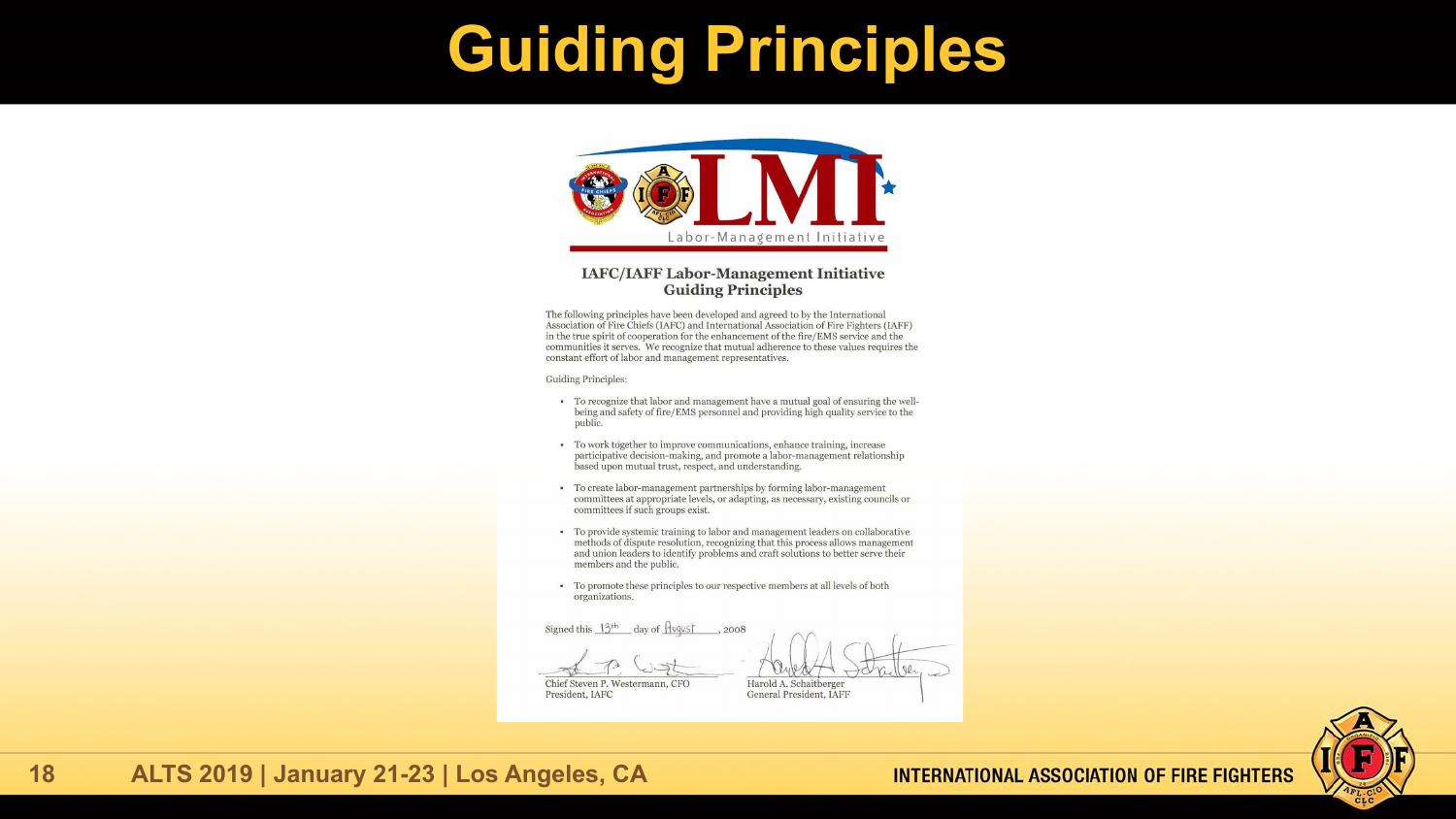### **LMA Technical Assistance**

- The IAFF and IAFC have expanded the program since it's inception in 2008.
- The committees found that at times, both parties need to reevaluate how they conduct their business.
- The LMA Committee now offers technical assistance when the Fire Department and the Local Union do a joint request.
- A request can be made through the IAFF or IAFC offices.

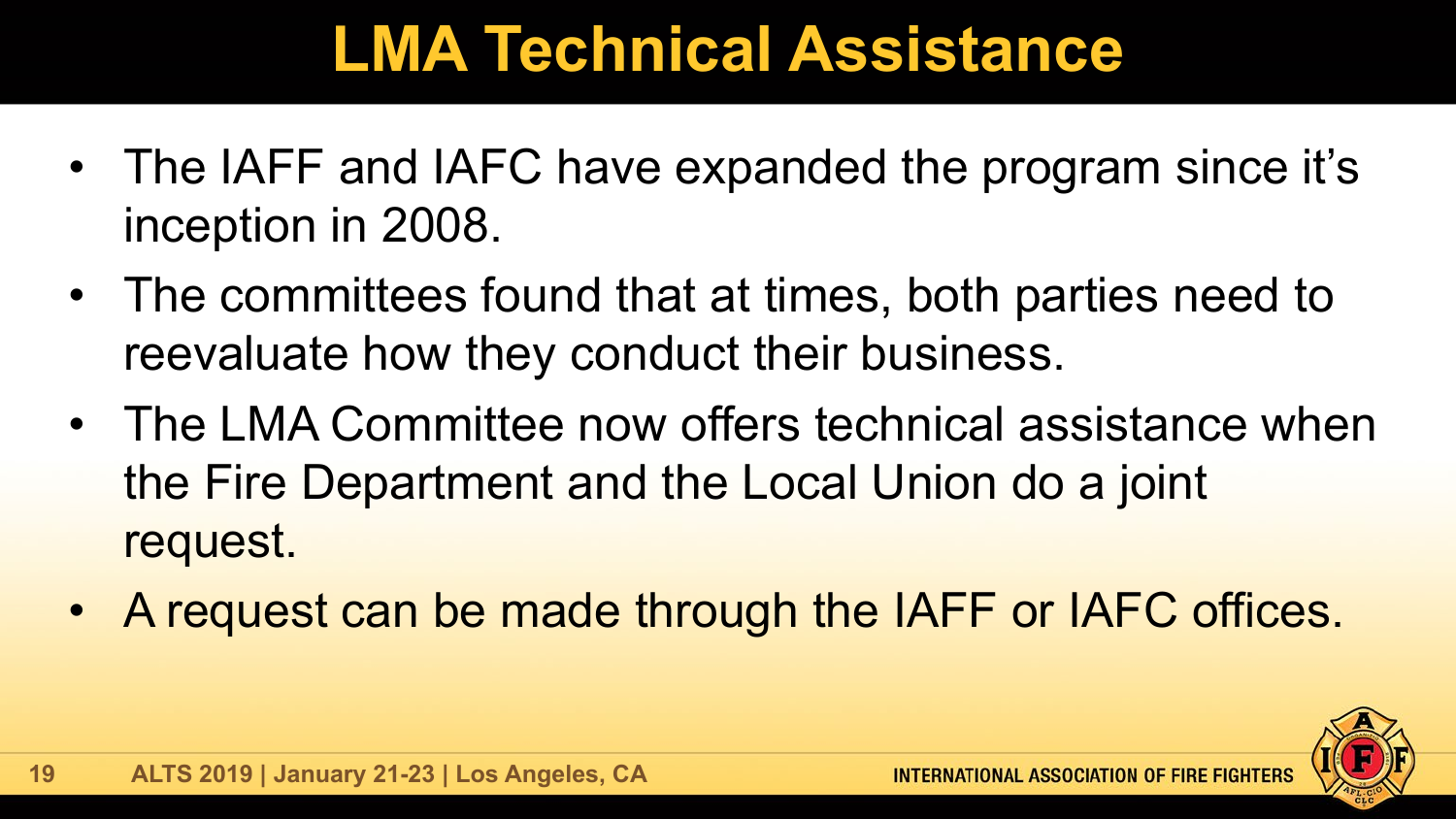#### **The LMA Conference**

• Every two Years

• Last one was in Denver - April 2018

• Next one ???